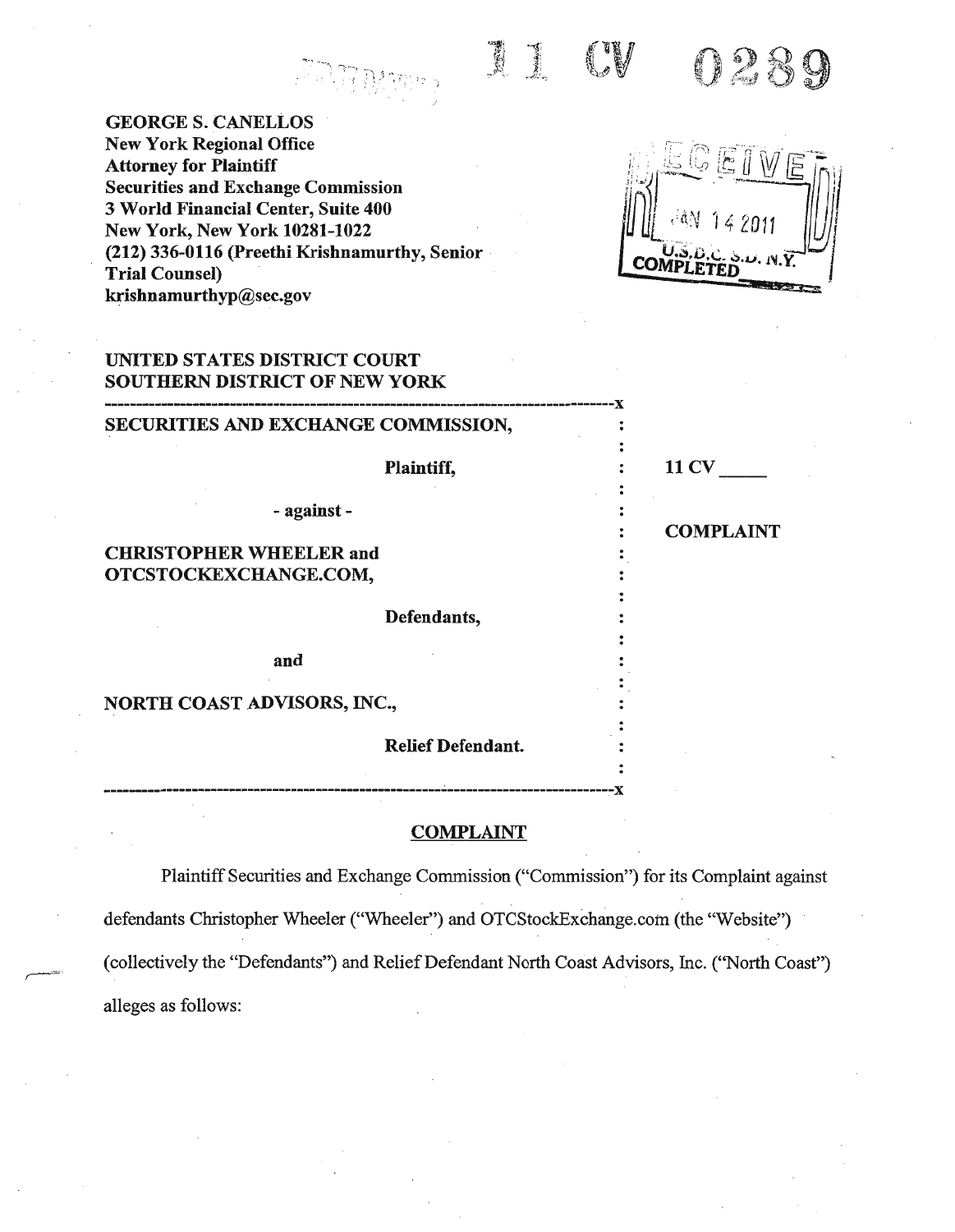#### **SUMMARY**

1. This action arises from a pump-and-dump scheme orchestrated by Wheeler involving the securities of several thinly-traded penny stocks. At various times in 2007 and 2008 (the "Relevant Period"), Wheeler promoted several penny stocks on his Website.

2. Wheeler recommended that investors purchase the featured securities, without disclosing that he had received millions of shares as compensation for his promotions and that he was simultaneously liquidating these shares. To generate interest before Wheeler dumped his shares on unsuspecting buyers, Wheeler featured the securities on his Website, posted lofty price targets, and made buy recommendations.

3. In total, Wheeler profited by at least \$2.95 million from his undisclosed sales of the securities of Infinity Medical Group, Inc. ("Infinity"), Solei Systems, Inc. ("Solei"), Cannon Exploration Inc. ("Cannon"), and China Jiangsu Golden Horse Steel Ball Inc. ("China Jiangsu") (collectively, the "Issuers"). In addition, during the Relevant Period Wheeler transferred at least \$450,000 to North Coast, an entity he controls.

4. By engaging in this conduct, the Defendants violated the anti-fraud and antitouting provisions of the federal securities laws.

### **VIOLATIONS**

5. By virtue of the conduct alleged herein, Wheeler and the Website, directly or indirectly, engaged in acts, practices and courses of business, that constitute violations of Sections 17(a) of the Securities Act of 1933 (the "Securities Act") [15 U.S.C.  $\S$ § 77q(a)(1), 77q(a)(2) & 77q(a)(3)]; Section 10(b) of the Exchange Act of 1934 (the "Exchange Act") [15] U.S.C. § 78j(b)] and Rule lOb-5 thereunder [17 C.F.R. § 240.lOb-5]; and Section 17(b) of the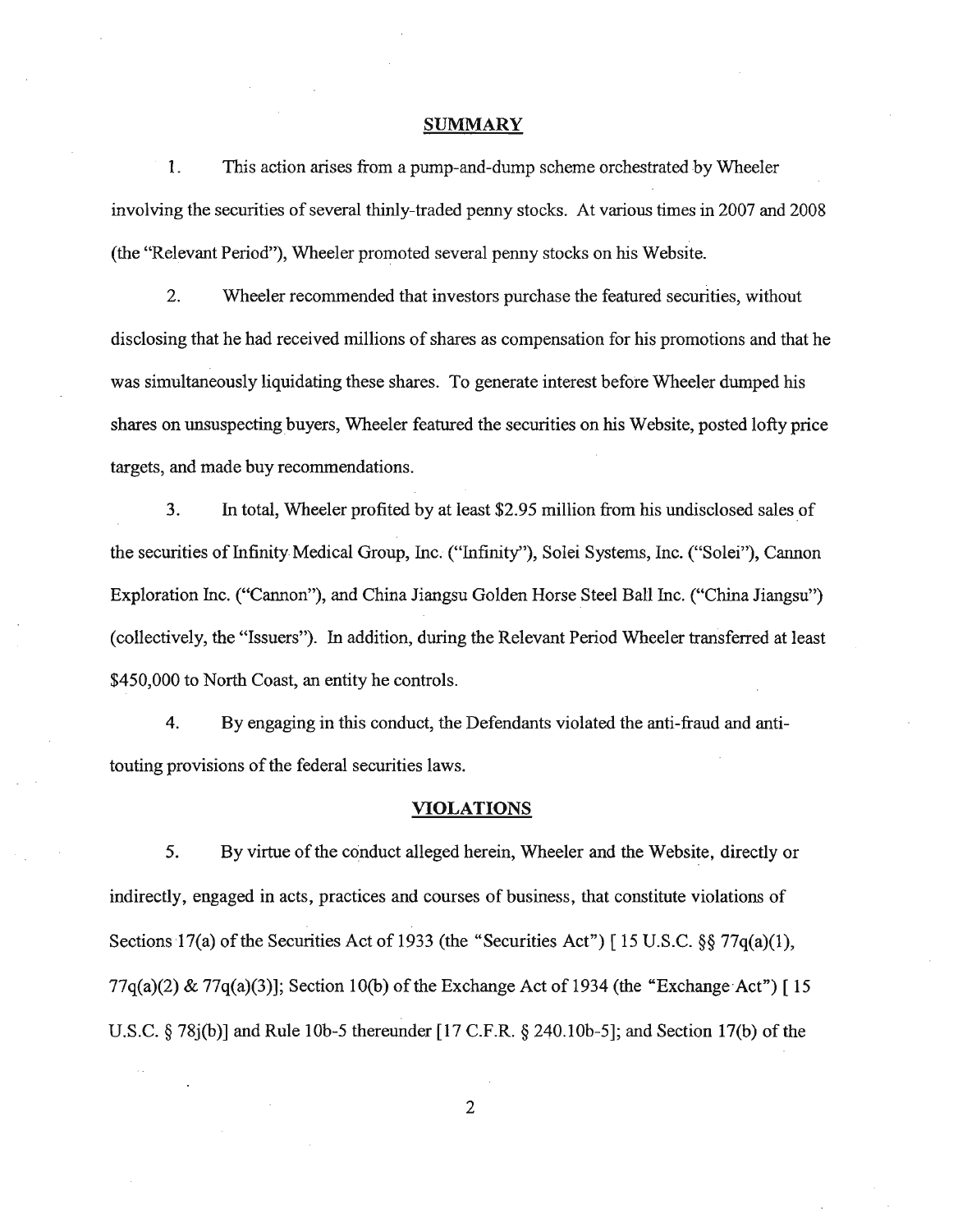Securities Act [15 U.S.C.  $\S 77q(b)$ ]. Unless the Defendants are permanently restrained and enjoined, they will again engage in the acts, practices and courses of business set forth in this Complaint and in acts, practices and courses of business of similar type and object.

#### NATURE OF THE PROCEEDINGS AND RELIEF SOUGHT

6. The Commission brings this action pursuant to the authority conferred upon it by Section 20(b) of the Securities Act [15 U.S.C.  $\S 77t(b)$ ] and Section 21(d)(1) of the Exchange Act [15 U.S.C. § 78u(d)(1)], seeking to restrain and enjoin permanently the Defendants from engaging in the acts, practices, transactions, and courses of business alleged herein. The Commission also seeks a final judgment:

- a. ordering Defendants Wheeler and the Website to disgorge ill-gotten gains on a joint and several basis with prejudgment interest thereon;
- b. ordering Relief Defendant North Coast to disgorge ill-gotten gains with prejudgment interest thereon;
- c. ordering Defendants Wheeler and the Website and Relief Defendant North Coast to provide an accounting; and
- d. permanently barring Wheeler from participating in an offering of penny stock.

### JURISDICTION AND VENUE

7. This Court has jurisdiction over this action pursuant to Section 22(a) of the Securities Act [15 U.S.C.  $\S 77v(a)$ ] and Sections 21(e) and 27 of the Exchange Act [15 U.S.C. §§ 78u(e) and 78aa].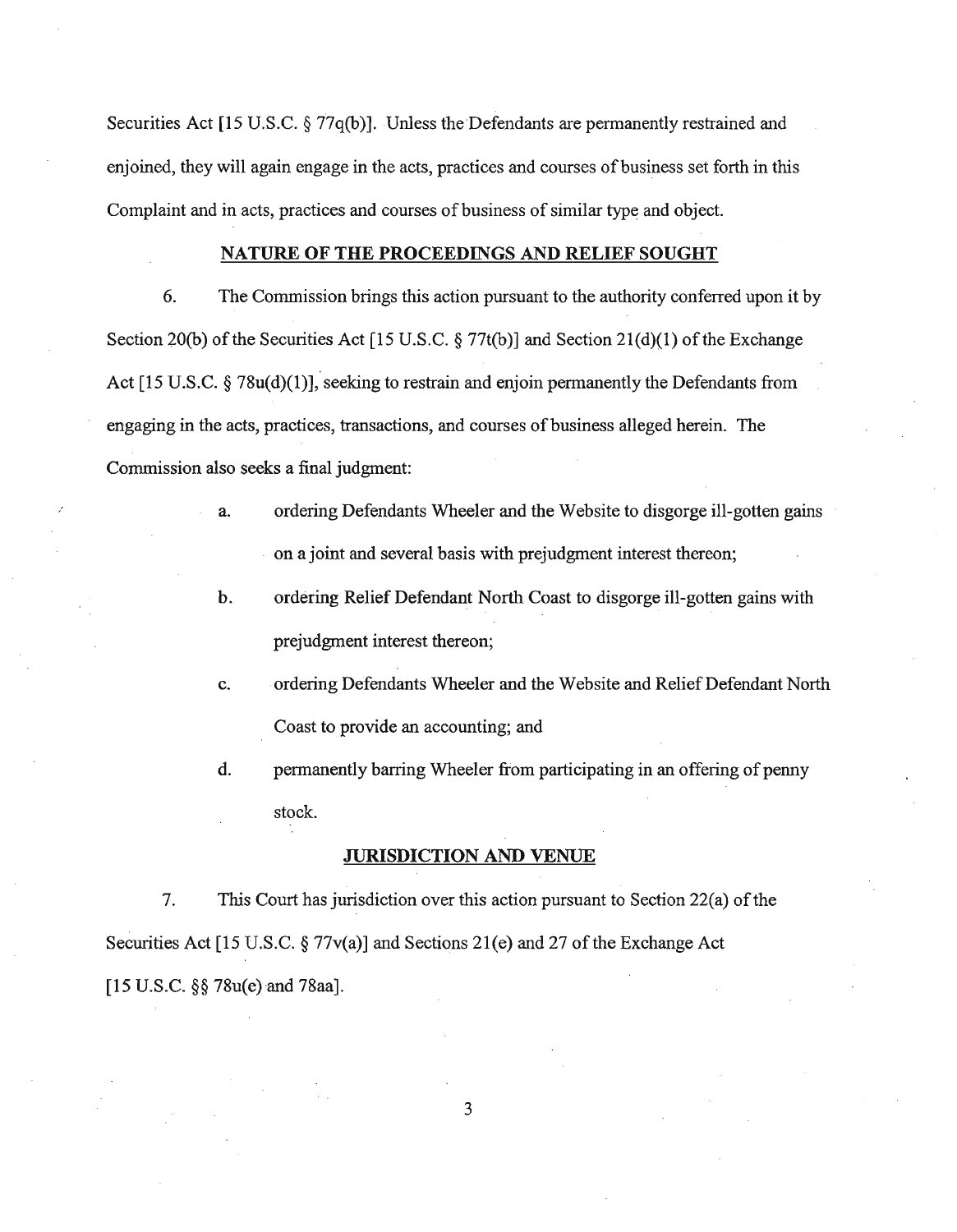8. Venue is proper in the Southern District of New York pursuant to 28 U.S.C. § 1391. The defendants, directly or indirectly, made use ofthe means and instrumentalities of interstate commerce, or of the mails, in connection with the transactions, acts, practices and courses of business alleged herein. Certain of these transactions, acts, practices and courses of business occurred in this district. Specifically, during the Relevant Period, the Issuers' share prices were quoted on Pink OTC Markets Inc. ("Pink Sheets"), which is headquartered in this district. In addition, certain purchasers of the Issuers' shares during the Relevant Period were located in this district.

#### **DEFENDANTS**

9. **Wheeler, age 43, is a resident of Victor, New York.** He is the owner of the Website and controls North Coast, a New York limited liability company.

10. The Website is owned and controlled by Wheeler. During the Relevant Period, the Website purported to "have compiled a long list of successful stock picks  $\dots$  so that  $[investors]$  may create a portfolio of stocks that should provide  $\dots$  an overall winning percentage." During the Relevant Period, the Website's definition of itself included "its affiliates ... officers, directors, representatives and agents." The Website is still operating and engaged in promoting securities.

### **RELIEF DEFENDANT**

11. **North Coast** is a New York limited liability company that Wheeler controls. During the Relevant Period, Wheeler transferred at least \$450,000 from his personal bank account to a bank account that Wheeler controlled on behalf of North Coast.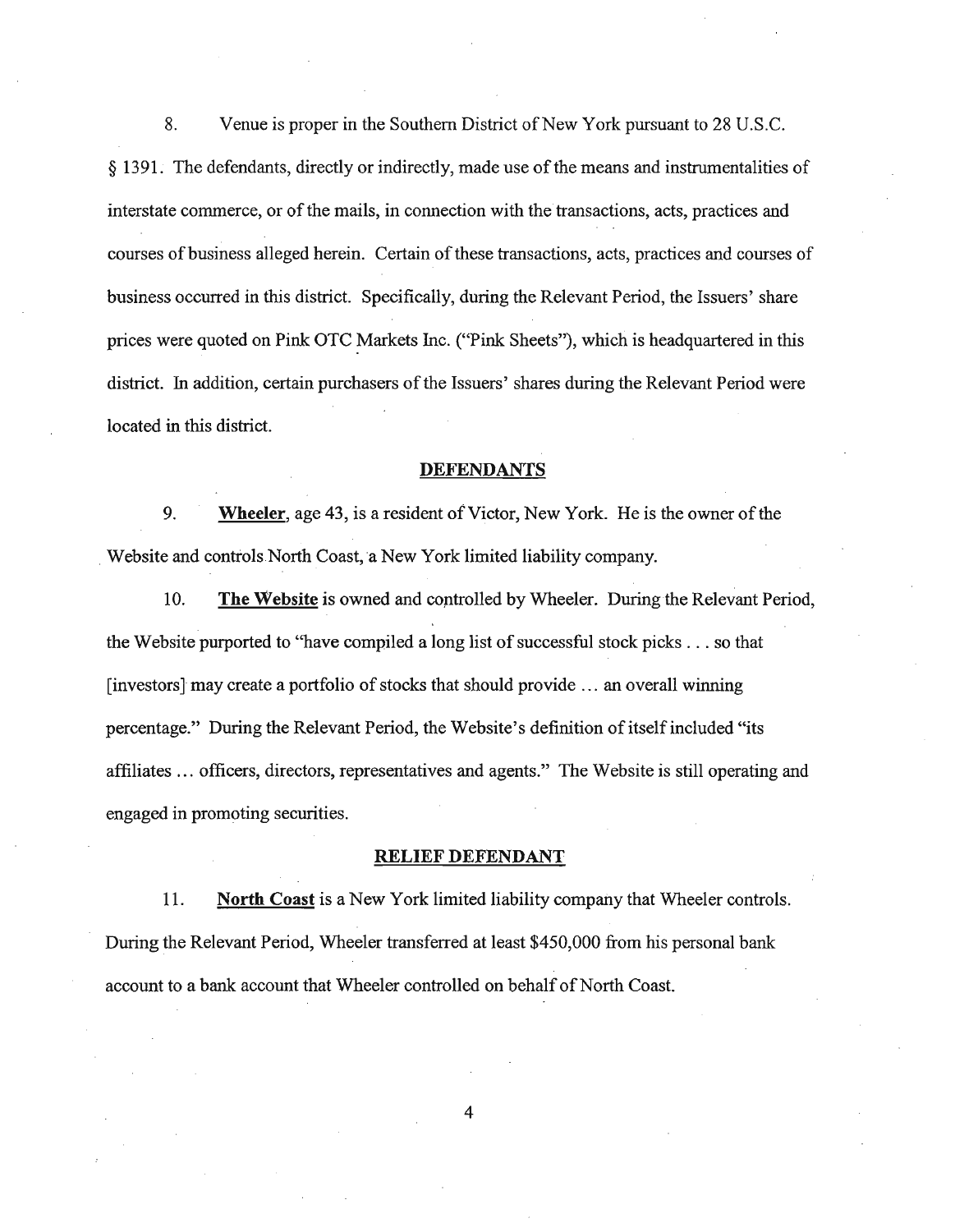#### **RELATED ENTITIES**

12. **Solei** is a Florida corporation currently headquartered in Cleveland, Ohio. Solei purports to manufacture and distribute tanning booths and machines. Solei has never registered an offering ofsecurities under the Securities Act or a class of securities under the Exchange Act and does not file reports under Sections 13(a) or 15(d) of the Exchange Act. During the Relevant Period, Solei's shares were quoted on the Pink Sheets. Solei was a "penny stock" as defined by the Exchange Act and rules thereunder.

13. **Inrmitv** is a Nevada corporation. Infinity purports to be a specialty healthcare company. Infinity has never registered an offering of securities under the Securities Act or a class of securities under the Exchange Act and does not file reports under Sections 13(a) or 15(d) ofthe Exchange Act. During the Relevant Period, Infinity's shares were quoted on the Pink Sheets. Infinity was a "penny stock" as defined by the Exchange Act and rules thereunder.

14. **Cannon** is a Delaware corporation. Cannon purports to be a mining and exploration company. Cannon has never registered an offering of securities under the Securities Act or a class of securities under the Exchange Act and does not file reports under Sections 13(a) or 15(d) of the Exchange Act. During the Relevant Period, Cannon's shares were quoted on the Pink Sheets. Cannon was a "penny stock" as defined by the Exchange Act and rules thereunder.

15. **China Jiangsu** is a Nevada corporation. During the Relevant Period, its principal place ofbusiness was in China. China Jiangsu purports to be a manufacturer and supplier ofball bearings. Since late 2008, the company has operated as Santana Mining, Inc. China Jiangsu has never registered an offering of securities under the Securities Act or a class of securities under the Exchange Act and did not file reports under Sections 13(a) or 15(d) of the Exchange Act.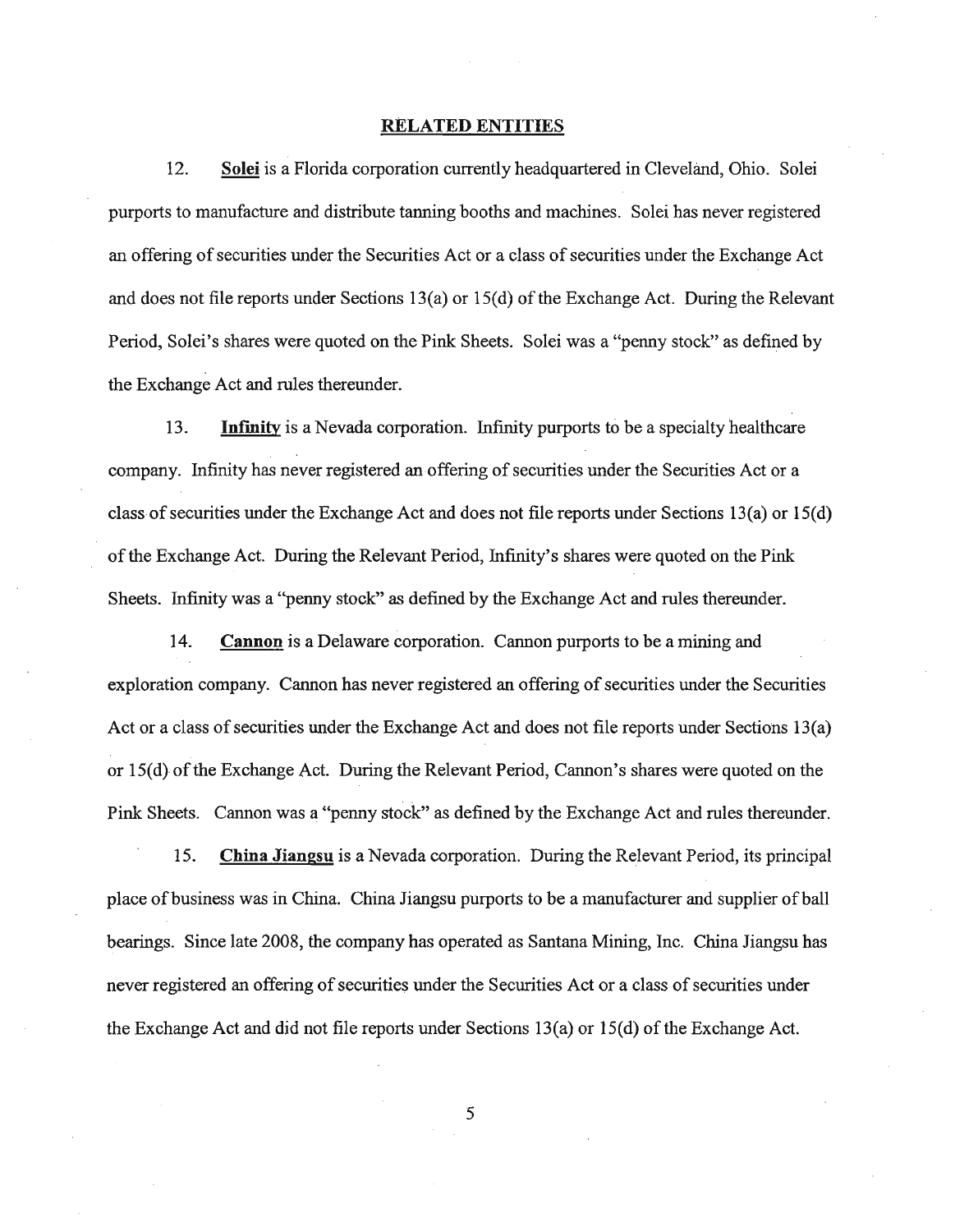During the Relevant Period, China Jiangsu's shares were quoted on the Pink Sheets. China Jiangsu was a "penny stock" as defined by the Exchange Act and rules thereunder.

### FACTS

#### **Introduction**

. 16. In approximately 2005, Wheeler established the Website to promote ''undervalued stocks that trade on the NASDAQ, OTCBB, and Pink Sheet Markets." In 2008, Wheeler claimed on the Website to "have compiled a long list of successful stock picks" and that "stocks trading in these markets can provide opportunities for 100% or greater returns, often happening in days not years." Wheeler also claimed on the Website that "[w]e find out the stocks that are going to be heavily promoted and alert you to them." Wheeler further claimed that the Website afforded investors the opportunity to "make a fortune" ifthose investors "get into the stock at the early phase of that promotional campaign."

17. At various times during 2007 and 2008, Wheeler used the Website to promote the Issuers' stock in return for undisclosed compensation in the form of millions of shares in the Issuers' stock.

18. Wheeler featured the Issuers' stock on the Website and posted lofty price targets for the stock without any reasonable basis for those targets.

19. Wheeler's and the Website's promotional efforts often resulted in dramatic, but temporary, increases in the volume ofshares traded and the price ofthe Issuers' securities.

20. These temporary increases in volume and trading allowed Wheeler to sell his shares in the Issuers at a large profit, totaling approximately \$2.95 million.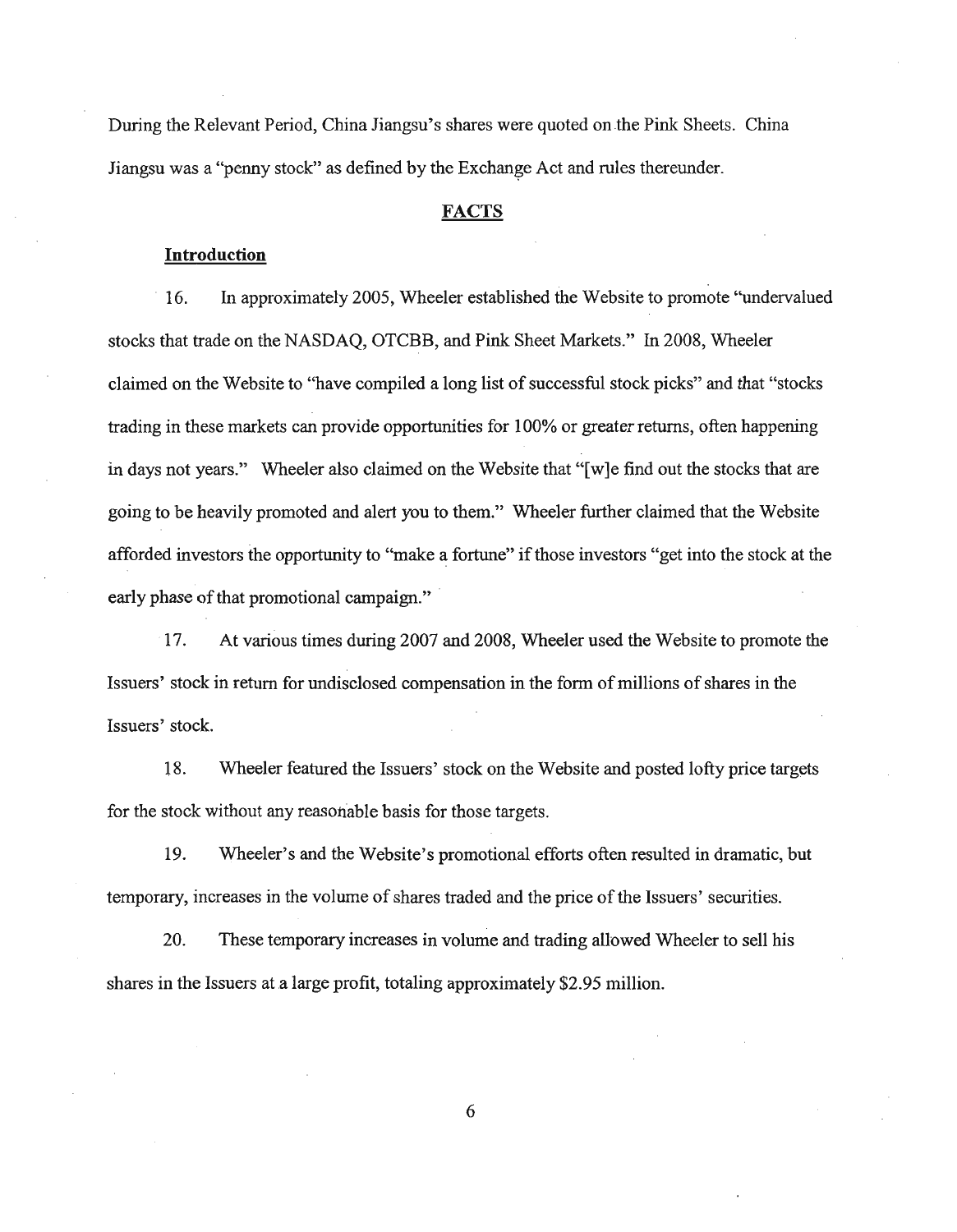21. Wheeler and the Website failed to disclose in each instance that Wheeler had received stock, directly or indirectly, from the Issuers as compensation for his promotional efforts or the amount of stock he received in compensation, as required under the federal securities laws. Instead, the Website contained a representation that it had "been compensated by one or more third parties on behalf of the companies listed herein," followed by a list of several companies and the Website's compensation arrangement with those companies. During the Relevant Period, this list never included the Issuers. The Website thereby falsely conveyed that Wheeler received no compensation for its promotional activities with respect to the Issuers.

22. Wheeler and the Website also concealed from investors that Wheeler was personally selling shares in the Issuers' stock while he was promoting the same stock and recommending that investors buy it. The Website contained only a general disclosure that it *"may* at time [sic] hold positions in securities mentioned," *"may* make purchases or sales in such securities featured on [its] website," and *"may* sell its shares" (emphasis added). Wheeler and the Website never disclosed that in each instance, Wheeler was selling the Issuers' stock while touting them as "buys."

23. Wheeler and the Website repeated this pattern with each of the Issuers, as set forth in more detail below.

#### **Solei Promotion and Sales**

24. On or around May 28, 2008, Wheeler received approximately 1 million shares of purportedly unrestricted Solei stock directly or indirectly from Solei as compensation for promoting the stock.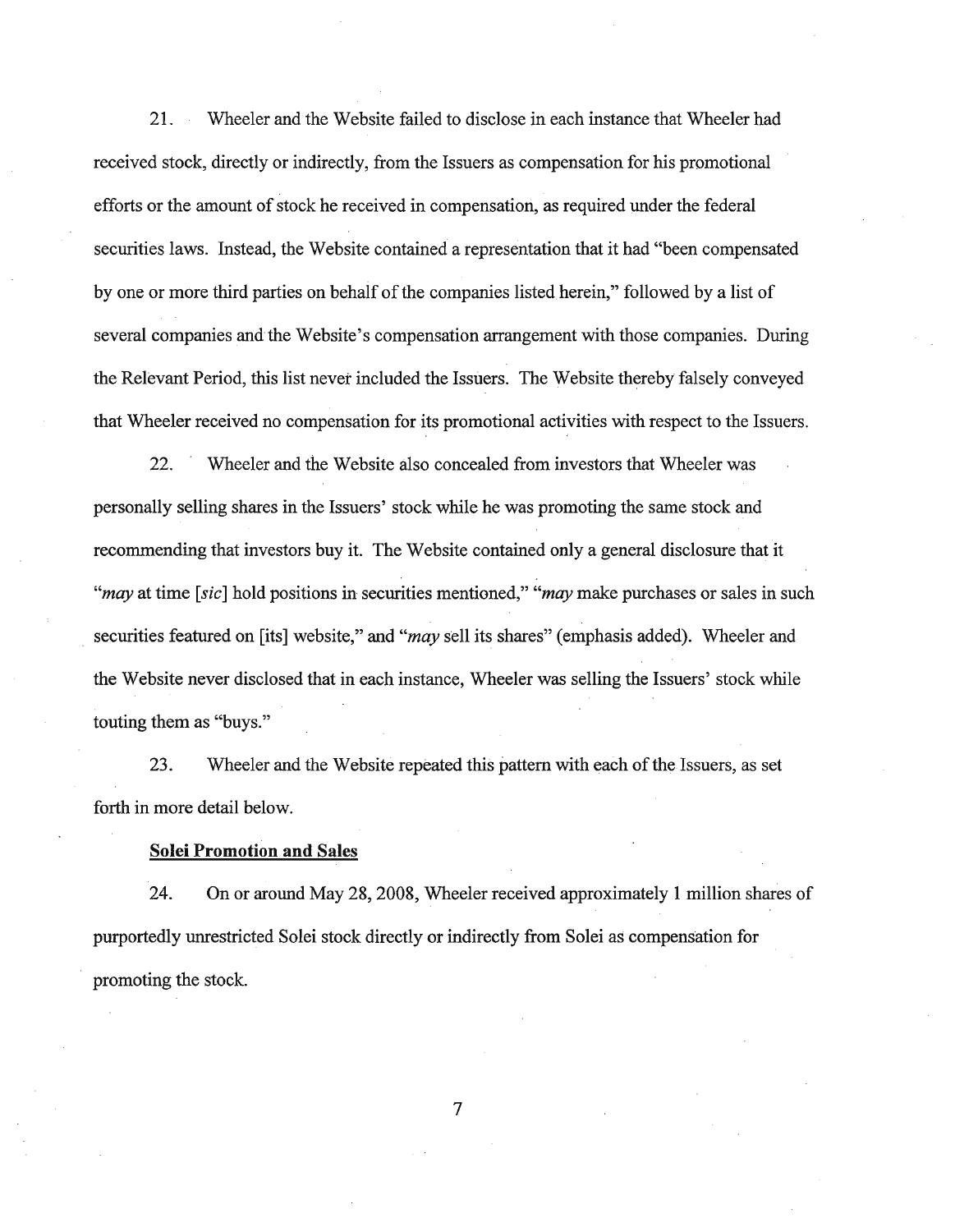25. On or around June 2, 2008, Wheeler and the Website began touting Solei's stock on the website. The Website rated Solei's stock as a "buy" and projected a "target price" of \$10.00 when Solei's stock was then quoted for sale at approximately \$1.60 per share.

26. Solei's volume increased by approximately 48,258%, and its price increased by approximately 33% from May 30 to June 2,2008. Solei's stock price reached a high of approximately \$1.70 on June 3, 2008, and later traded down to \$0.09 on July 10,2008. On July **11,** 2008, the day after Wheeler stopped promoting Solei, the stock price decreased by approximately 50% to \$0.045.

27. From approximately June 2 through July 10, 2008, Wheeler sold more than 194,000 Solei shares, generating more than \$254,000 in profits.

28. During the Relevant Period, Wheeler and the Website never disclosed that Wheeler received shares of Solei's stock as compensation for the promotion, the amount of such compensation, or that Wheeler was selling Solei stock while recommending the stock as a ''buy.''

#### **Infinity Promotion and Sales**

29. Wheeler touted Infinity shares during two separate periods in 2007 and 2008, claiming that Infinity was a financing company that provides funding for the acquisition of facilities and equipment by medical and dental professionals.

30. Between approximately June 18 and August 28,2007, Wheeler received approximately 1.3 million shares of purportedly unrestricted Infinity stock directly or indirectly from Infinity as compensation for promoting the stock.

31. On July 27,2007, the Website recommended Infinity as a buy and posted a "long term target price" of\$18.00, when the stock was trading at approximately \$1.20 per share.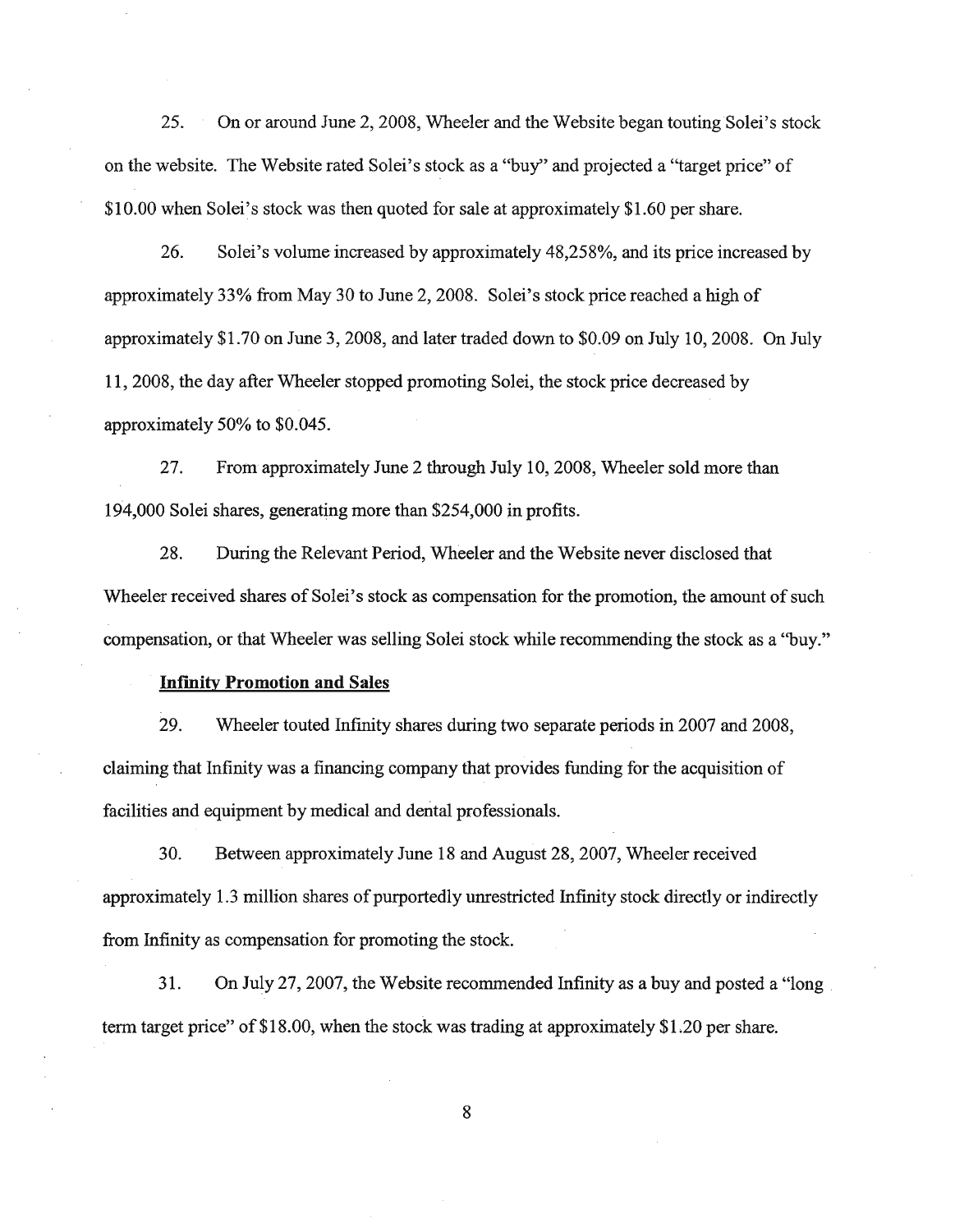32. From approximately July through December 2007, Wheeler sold more than 380,000 Infinity shares from his personal account for approximately \$1 million in profits.

33. From approximately May 20 to June 5, 2008, Wheeler received approximately 2 million additional shares of purportedly unrestricted Infinity stock directly or indirectly from Infinity as compensation for promoting the stock.

34. On approximately May 27,2008, the Website began disseminating positive news about Infinity, including a recommendation of a "buy" and a "target price" of \$1.70 from a "recent price" of \$0.14. On May 27, 2008, Infinity's volume and price increased approximately 4,681% and 135%, respectively.

35. From approximately May through September 2008, Wheeler sold more than 839,000 Infinity shares for approximately \$200,000 in additional profits.

36. During the Relevant Period, Wheeler and the Website never disclosed that Wheeler received shares of Infinity's stock as compensation for the promotion, the amount of such compensation, or that Wheeler was selling Infinity stock while recommending the stock as a "buy."

### **Cannon Promotion and** Sales

37. On or around May 1, 2008, Wheeler received 1 million shares of unrestricted Cannon stock directly or indirectly from Cannon as compensation for promoting the stock.

38. On or around May 8,2008, the Website began featuring Cannon's stock. On May· 13, 2008, the Website recommended Cannon as a "buy," projected a "target price" of \$10.00, and stated that Cannon had signed a "letter of intent" for an option to purchase a gold mine.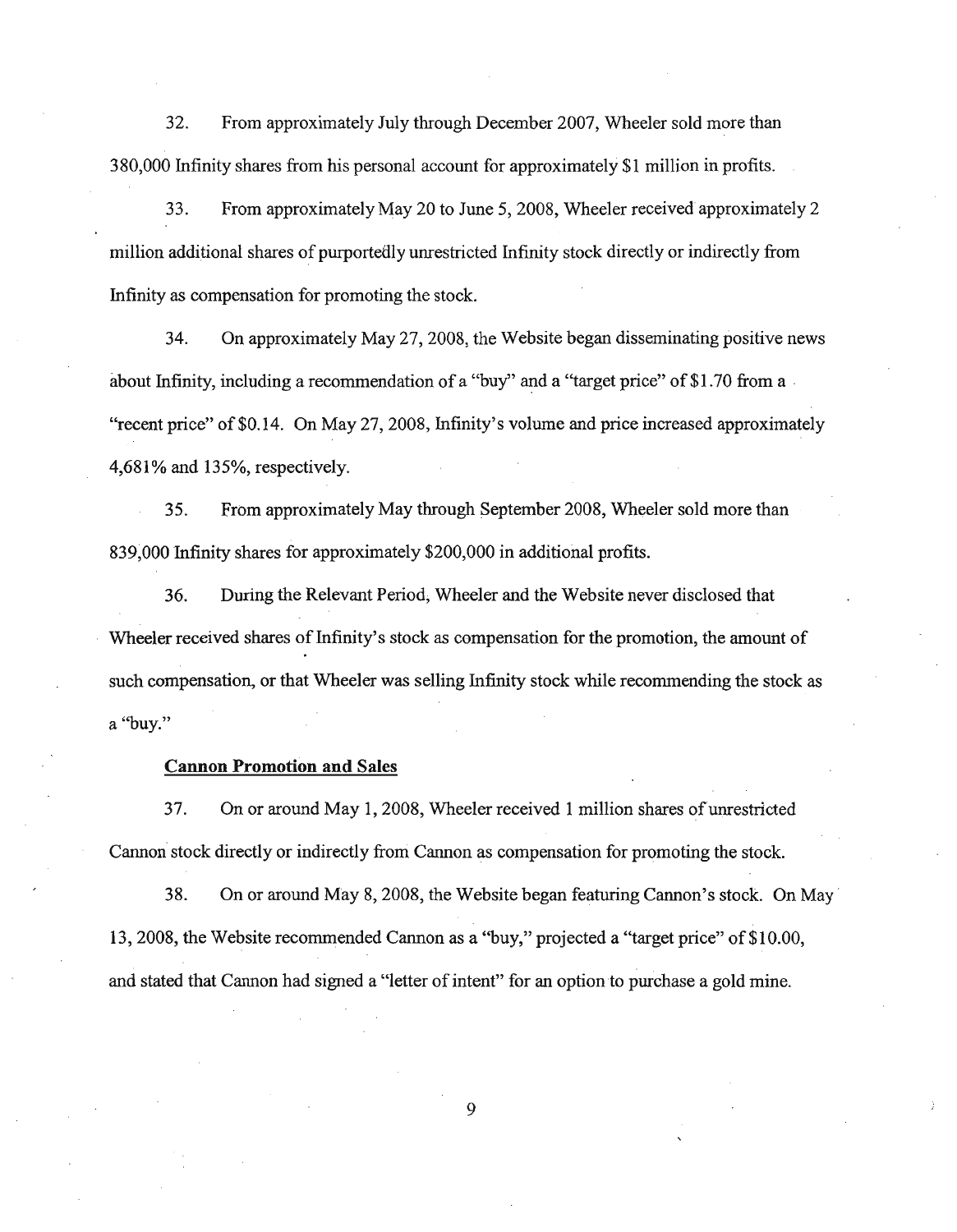Wheeler's projected target price of \$10.00 per share was approximately 792% higher than Cannon's closing price of\$1.12 a few days earlier.

39. From approximately May through September 2008, Wheeler sold more than 774,000 Cannon shares for a profit of approximately \$1.3 million. Wheeler's sales of Cannon stock on the day the Website began promoting it accounted for approximately 35% of the volume of shares traded that day.

40. Between May and September 2008, Wheeler and the Website never disclosed that Wheeler received shares of Cannon's stock as compensation for the promotion, the amount of such compensation, or that Wheeler was selling Cannon stock while recommending the stock as a ''buy.''

#### **China Jiangsu Promotion and** Sales

41. On or around June 5, 2008, Wheeler received 500,000 shares of purportedly unrestricted China Jiangsu stock directly or indirectly from China Jiangsu as compensation for promoting the stock.

42. On or around June 12,2008, Wheeler began featuring China Jiangsu stock on the Website. Wheeler stated that China Jiangsu was a leading manufacturer and supplier of ball bearings and that it recorded revenues of \$6.3 million in the first quarter of 2008. On June 12, 2008, China Jiangsu's volume and price increased approximately 320% and 20%, respectively. On June 13, 2008, the Website recommended China Jiangsu as a "buy" and projected a "target price" of \$2.00 from a "recent price" of \$0.12.

43. In approximately June 2008, Wheeler sold more than 540,000 China Jiangsu shares for approximately \$56,000 in profits.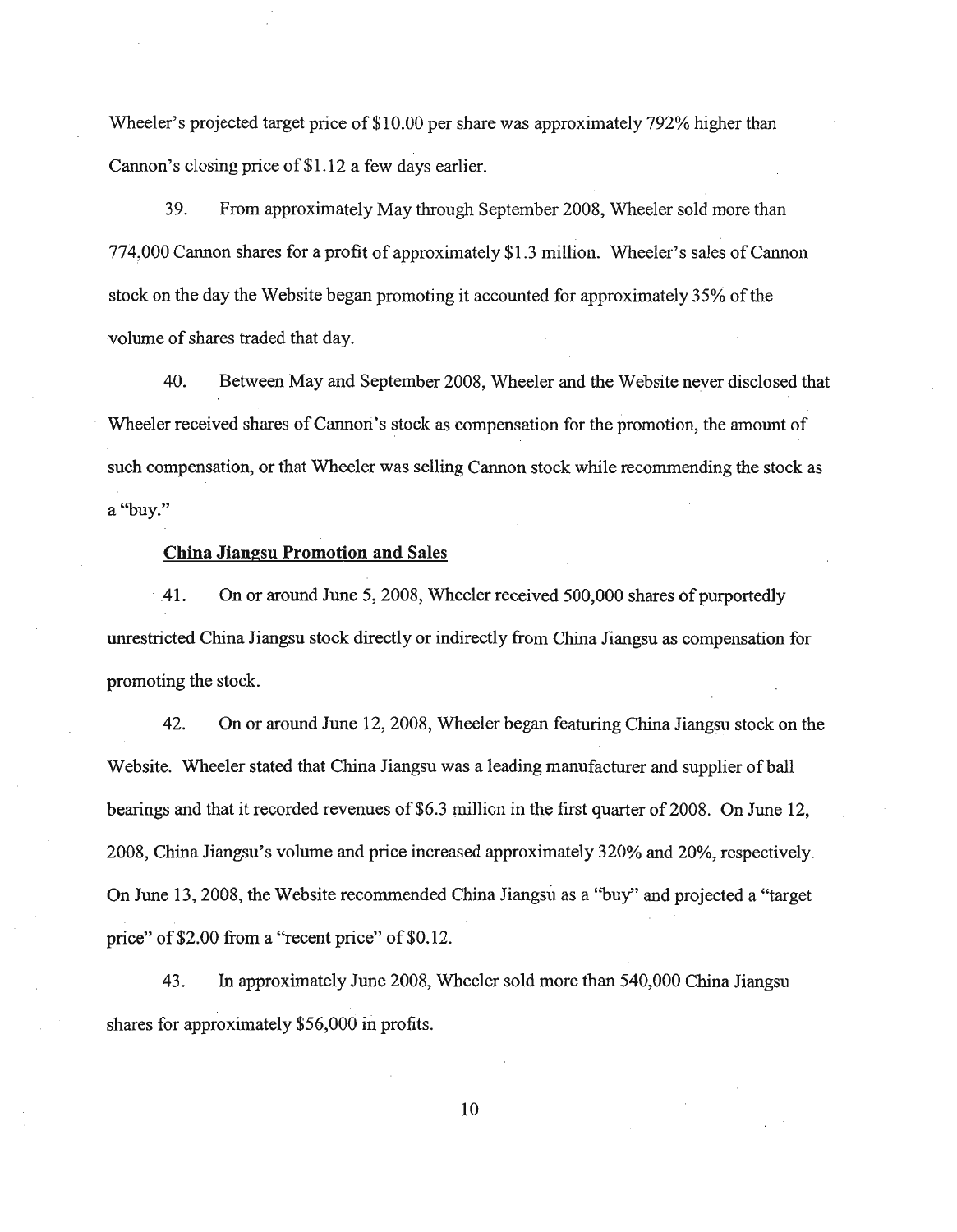44. During the Relevant Period, Wheeler and the Website never disclosed that Wheeler received shares of China Jiangsu's stock as compensation for the promotion, the amount of such compensation, or that he was selling China Jiangsu stock while recommending the stock as a ''buy.''

#### Wheeler Gives Fraudulent Proceeds to North Coast

45. From approximately July 2007 through approximately September 2008, Wheeler caused at least \$450,000 of his fraudulent proceeds to be transferred to North Coast. For example, in May and June 2008, Wheeler made profits of approximately \$1.1 million from his .undisclosed sales of Infinity and Cannon shares. Wheeler transferred the gains from his brokerage account to his personal bank account and then transferred \$120,000 from his personal bank account to a North Coast bank account.

46. North Coast did not provide any legitimate services to Wheeler or the Website in exchange for this money, and North Coast has no legitimate claim to the funds.

# FIRST CLAIM FOR RELIEF Violations of Section 17(a)(I) of the Securities Act (Anti-fraud violations)

47. The Commission re-alleges and incorporates by reference each and every allegation contained in Paragraphs 1 through 46.

48. As described above, defendants Wheeler and the Website, by the use of the means or instruments of transportation or communication in interstate commerce or by the use ofthe mails, directly or indirectly, employed devices, schemes and artifices to defraud.

49. The misstatements and omissions of fact alleged in this Complaint were material.

50. Wheeler and the Website knew or were reckless in not knowing that their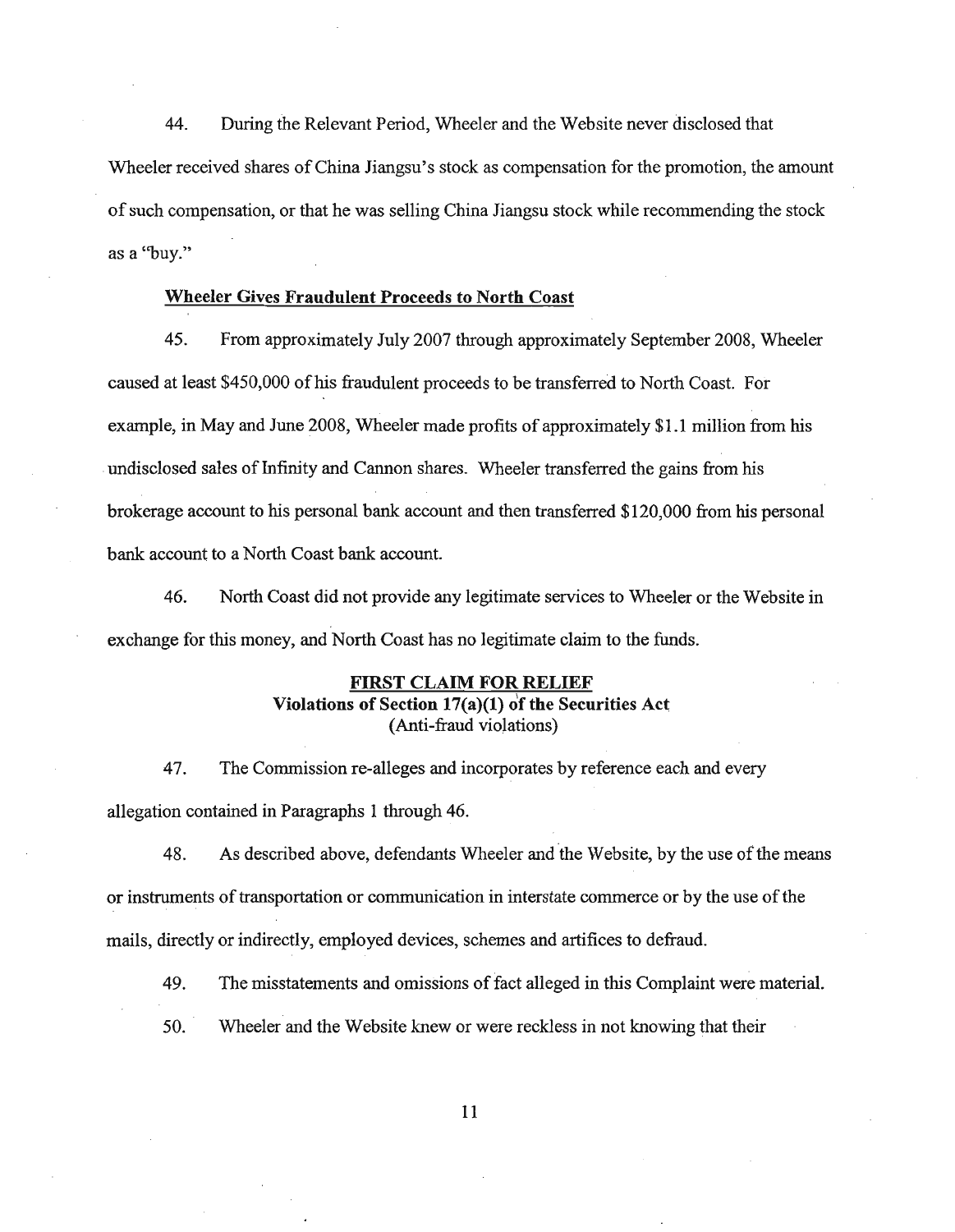statements were false and misleading.

51. By reason ofthe activities herein described, Wheeler and the Website have violated Section  $17(a)(1)$  of the Securities Act [15 U.S.C. § 77 $q(a)(1)$ ].

# **SECOND CLAIM FOR RELIEF**

Violations of Sections 17(a)(2) and 17(a)(3) of the Securities Act (Material misrepresentations and omissions)

52. The Commission re-alleges and incorporates by reference each and every allegation contained in Paragraphs 1 through 46.

53. As described above, defendants Wheeler and the Website, by the use of the means or instruments of transportation or communication in interstate commerce or by the use of the mails, directly or indirectly, (i) obtained money or property by means of untrue statements of material fact or omissions to state material facts necessary in order to make the statements made, in light of the circumstances under which they were made, not misleading, and (ii) engaged in transactions, practices or courses of business which have operated as a fraud and deceit upon purchasers of the Issuers' securities.

54. The misstatements and omissions offact alleged in this Complaint were material. 55. By reason of the activities herein described, Wheeler and the Website have violated Sections 17(a)(2) and 17(a)(3) of the Securities Act [15 U.S.C.  $\S 77q(a)(2) \&$ 77q(a)(3)].

#### **THIRD CLAIM FOR RELIEF**

# **Violations** of Section **10(b)** of the **Exchange Act and Rule 10b-5** (Anti-fraud violations)

56. The Commission re-alleges and incorporates by reference each and every allegation contained in Paragraphs 1 through 46.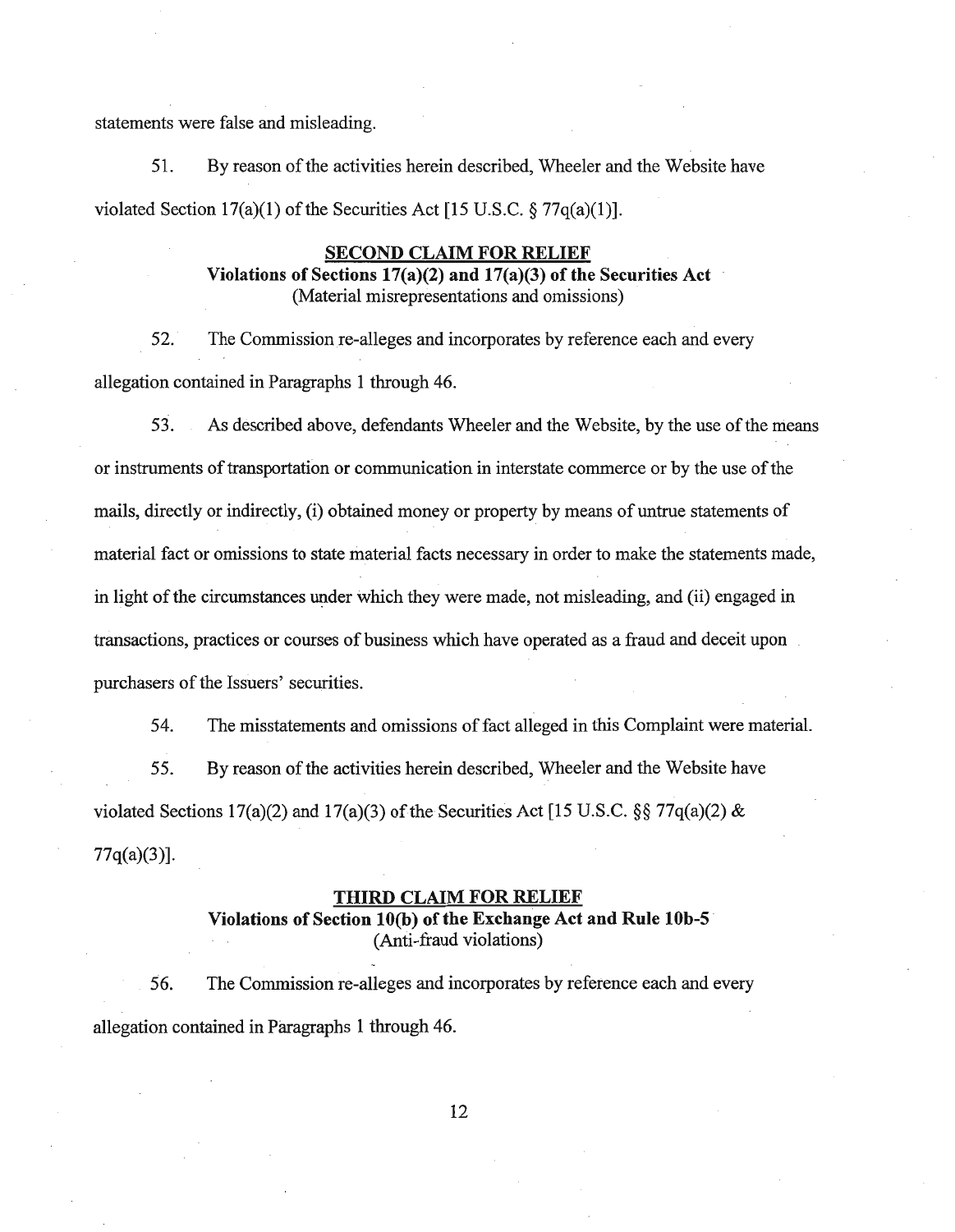57. Wheeler and the Website, in connection with the purchase and sale of securities, directly or indirectly, by the use of the means or instrumentalities of interstate commerce or of the mails, has employed devices, schemes or artifices to defraud; has made untrue statements of material fact and/or has omitted to state material facts necessary in order to make the statements made, in the light of the circumstances under which they were made, not misleading; and has engaged in acts, practices, transactions or courses ofbusiness which operate or would operate as a fraud or deceit upon investors.

58. The misstatements and omissions offact alleged in this Complaint were material.

59. Wheeler and the Website knew or were reckless in not knowing that their statements were false and misleading.

60. By reason of the activities described herein, Wheeler and the Website have violated and unless restrained and enjoined will again violate Section 1O(b) ofthe Exchange Act [15 U.S.C. § 78j(b)] and Rule 10b-5 thereunder [17 C.F.R. § 240.10b-5].

# **FOURTH CLAIM FOR RELIEF Violations of Section 17(b) of the Securities Act** (Anti-touting violations)

61. The Commission re-alleges and incorporates by reference each and every allegation contained in Paragraphs 1 through 46.

62. As described above, defendants Wheeler and the Website, by use of means or instrumentalities of interstate commerce or of the mails, gave publicity to a security for consideration received, directly or indirectly, from an issuer, without fully disclosing the receipt of such consideration and the amount thereof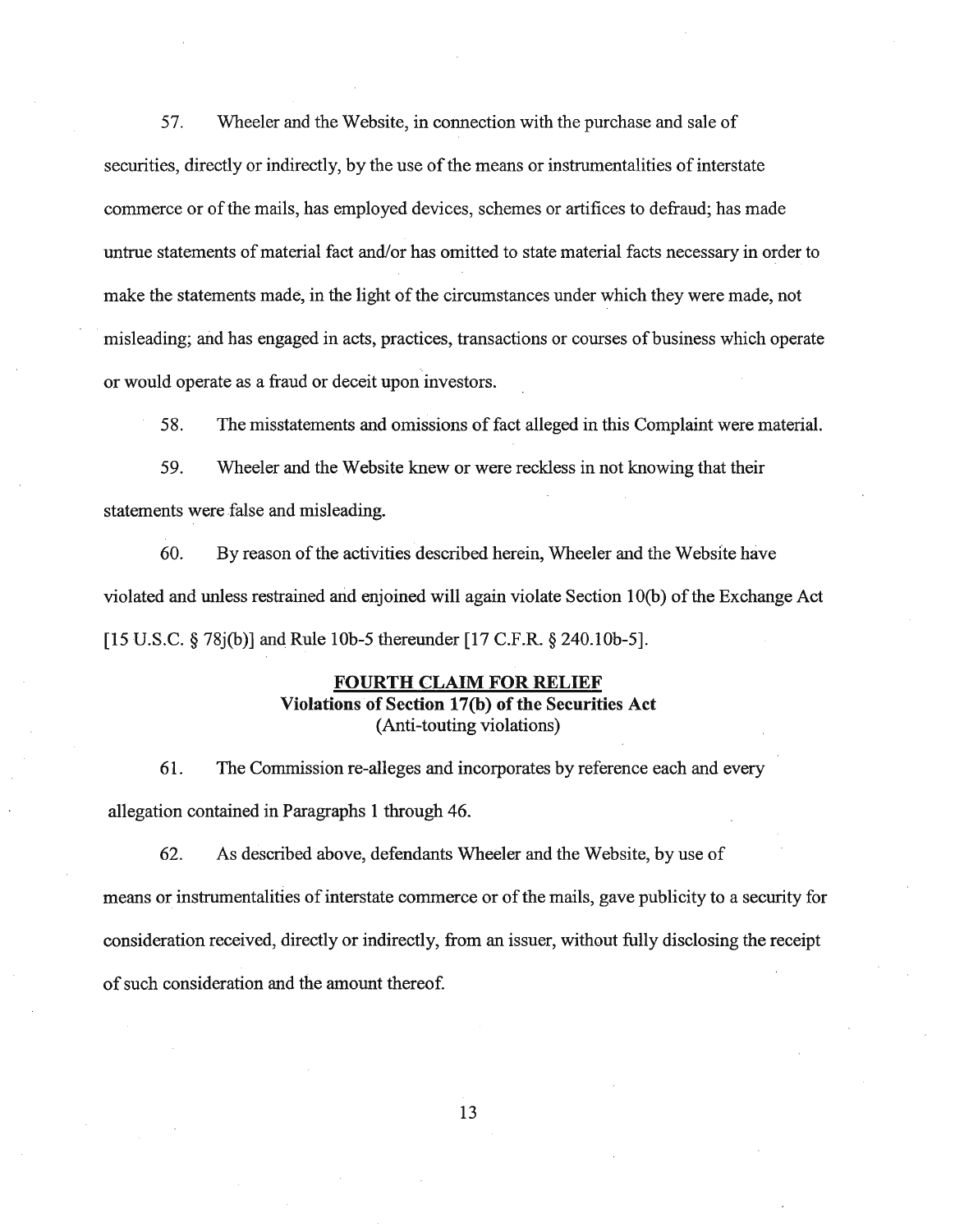63. By reason ofthe activities described herein, Wheeler and the Website have violated Section 17(b) of the Securities Act [15 U.S.C.  $\S$  77q(b)].

# **FIFTH CLAIM FOR RELIEF**

(Disgorgement from ReliefDefendant North Coast)

64. The Commission re-alleges and incorporates by reference each and every allegation contained in Paragraphs 1 through 46.

65. In the manner described above, North Coast received ill-gotten gains for which it gave no consideration and to which it has no legitimate claim.

#### **PRAYER FOR RELIEF**

**WHEREFORE,** the Commission respectfully requests that the Court enter a Final Judgment:

# **I.**

Permanently restraining and enjoining Wheeler, the Website, and their agents, servants, employees and attorneys, and all persons in active concert or participation with them who receive actual notice of the injunction by personal service or otherwise, and each of them, from future violations of Sections 17(a)(1), 17(a)(2), and 17(a)(3) of the Securities Act [15 U.S.C. §§ 77q(a)(1), 77q(a)(2) & 77q(a)(3)], Section 10(b) ofthe Exchange Act [15 U.S.C. § 78j(b)] and Rule lOb-5 thereunder [17 C.F.R. § 240.10b-5], and Section 17(b) of the Securities Act [15 u.S.c. § 77q(b)].

### **II.**

Imposing civil money penalties on Wheeler and the Website pursuant to Section 20(d) of the Securities Act [15 U.S.C.  $\S 77t(d)$ ] and Section 21(d)(3) of the Exchange Act [15 U.S.C.  $§ 78u(d)(3)].$